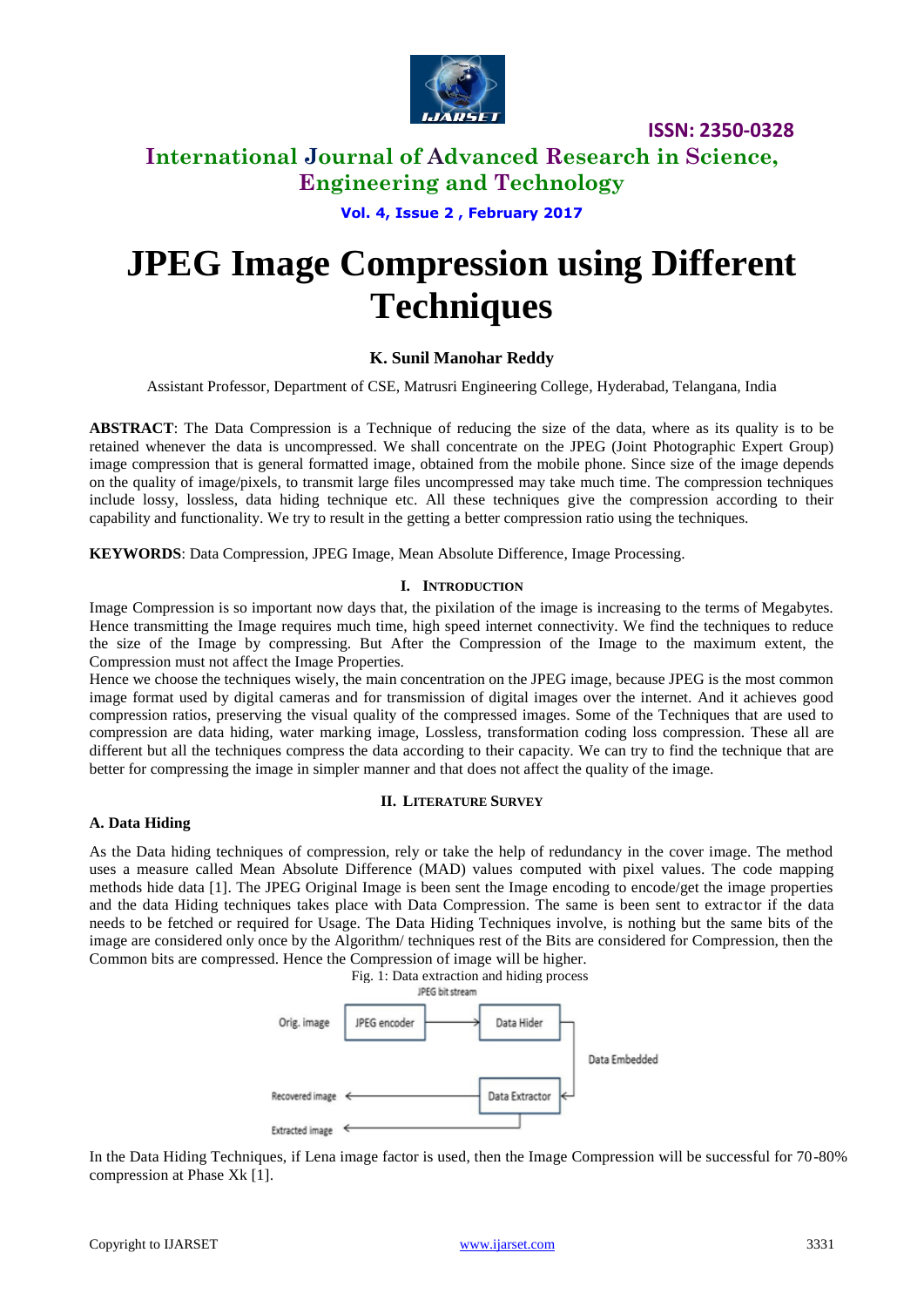

**ISSN: 2350-0328**

# **International Journal of Advanced Research in Science, Engineering and Technology**

**Vol. 4, Issue 2 , February 2017**

#### **B. Water Marking**

In Water marking Image, in the scheme, n-bit authentication watermark is embedded in every  $8 \times 8$  DCT block of the original grey scale image or the luminance component of a color image. Let  $M \times N$  are the size of the original image and s = $M \times N/64$  the number of non-overlapping  $8 \times 8$  blocks in the image [3]. Based on the User's Secret key K to Hide the Data, a pseudo random no. binary sequence A of size  $a = S \times n$  is generated. The Authentication watermark Wi of n bits for blocks i is obtained by applying a hash function with the inputs and pseudo random sequence corresponding. To make the authentication watermark dependent on the block position, the block indices are converted to 12-bit binary sequences, denoted by b1,i and b2,i and the final authentication watermark [3] of n bits for block 'i' is obtained by applying a hash function with the inputs b1,i, b2,i.

The JPEG quantization matrix for the quality factor q1 is computed based on the standard luminance quantization matrix, denoted by Q50. The proposition gives 50% Compression efficiency [3]. The efficiency in terms of dB gives approximately of 44.36%.

#### **C. Lossy Compression**

In Lossy Hyper spectral [2], the technique employs a hybrid 3-D transform; it first applies the low-complexity Karhunen-Loeve transform (KLT) as multi-component extension to JPEG 2000, and then the JPEG 2000 2-D DWT, rate allocation and entropy coding to the spectrally transformed bands. Three levels are performed for the 2- D spatial transform[2]. The inverse KLT transform matrix is written in an MCT marker segment in the compressed file. The post compression rate-distortion optimization is operated on the complete 3-D set of transformed coefficients, ensuring optimal performance. The compression of required set of the 3-d image part/component is done first. In particular, rather than cancelling some least significant spectral components, rate distortion optimization selects an optimal number of bit-planes and coding passes to be retained in each code- block of all 224 transformed components, so as to obtain maximum reconstruction fidelity. Hence it gives the maximum compression for the data/images. A very desirable feature of a compression system for remote sensing images is the ability to generate quick look images without having to fully decode the compressed file [2]. With the increase in KLT and set of transformed coefficients the compression ratios will vary.

#### **D. Lossless Compression**

In Visual Lossless Compression [5][6], The proposed incremental compression method was compared to a reference compression system where an 8-bit image corresponding to the desired window settings is created from a 12-bit CT image first at the encoder. This image is then compressed to achieve visually lossless compression. When the window settings are updated, a new 8-bit image corresponding to the updated window settings is created and compressed in a visually lossless manner [5]. A JPEG2000 based image compression method to achieve visually lossless compression [6] for a given window level and width was then proposed. A validation study was performed to confirm that the images obtained using the proposed method cannot be distinguished from original windowed images.

This method is also extended to a client- server setting where the server transmits incremental data to the client to ensure visually lossless representation after adjustments to the window level and width are made at the client side.

#### **III.CONCLUSION**

The Techniques presented for compressing the image, each technique implemented has its own capacity to compress the data, each time the compression would result in better compressing of image. Thus the compression of the image by water marking-based image authentication robust [3] gave better compression ratio of approximate 50% using the JPEG quality factor, when compared to the other techniques.

The paper sheds light on the reduction of the size of image for transmission over network, since large file might end up with the time complexity as it might take more time to upload and download an image. Water marking with DCT (Discrete Cosine Transform) techniques can be used for compressing the image, this technique also tries to overcome the loss of quality of image that might occur while compression.

#### **REFERENCES**

[1] Sang-ug Kang\_, Xiaochao Qu, and Hyoung Joong Kim, Compressing JPEG Compressed Image Using Reversible Data Hiding Technique 2014.